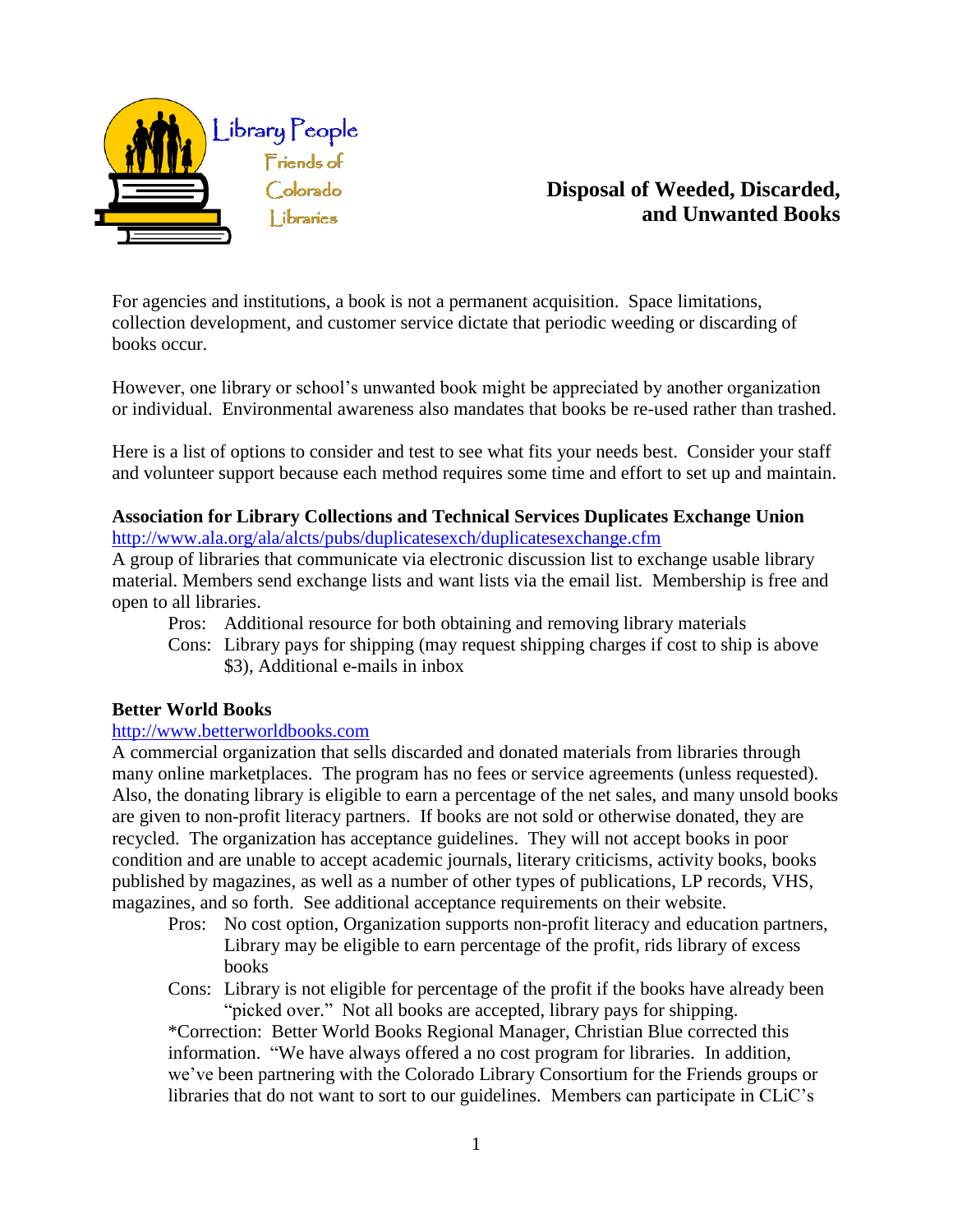"No Store" Program. They can reach out to me directly or reach out to CLiC to get involved."

\*Corrected by the Library Research Service, August 2010

### **Blogistics**

## <http://www.blogistics.com/>

An online sales program intended to supplement or replace the traditional community book sale. The library selects and ships weeded and donated materials to a Denver distribution facility. The company will help select items most likely to sell, and can coordinate and pre-pay the freight for qualified shipments. Blogistics enters items into its database, and uploads them for sale at competitive prices to all the leading online marketplaces. When the items sell, Blogistics picks, packs and ships the orders, and handles all the payment processing and customer service. Net profit from the sales is split 50/50 between the company and the library. Items are listed for sale for three to five months, and anything not sold is either donated to a literacy partner or recycled.

- Pros: Opportunity for profit, no obligations, books offered at various online markets more likely to sell, rids library of excess books, will pick up materials.
- Cons: Library does not receive all of the profits from sales.

## **Book Prospector**

## <http://www.bookprospector.com/site/library/index.php>

A used book company that purchases discards and donations from libraries through a simple online process. Libraries sign up for an account with Book Prospector, enter a UPC, ISBN or book title into their site and receive a price quote for the item. If the library chooses to accept the bid(s), the company provides a pre-paid shipping label. Book Prospector pays for books that have been received by the  $1<sup>st</sup>$  of the month on the  $10<sup>th</sup>$  of every month.

- Pros: No obligations, profit for the library, little investment beyond time, rids library of excess books, company pays for shipping.
- Cons: Not all books accepted—must check the eligibility of each book, does require time

## **Book Clearinghouse Concept** (not currently available)

An untested proposal is to establish a book clearinghouse through which libraries and other donors move books from their facilities to a central clearinghouse for eventual shipment to agencies that want the items. The Canadian National Library offered a similar service but is closing its doors because the number of donations declined and budgeting priorities changed. The organization accepted weeded and surplus books, serials, and overruns from publishers. The publications came free to the exchange, the Canadian National Library covered some costs, libraries paid some shipping charges, and the Department of Public Works paid for recycling and storage lease. Every month a list was made of the inventory, and the list was sent to active clients. About 90% of books were claimed. A similar service also could be implemented without the warehouse by computerizing lists of donations and direct shipping from one library to another.

#### **Books Beyond Borders**

[http://booksbeyondborders.com](http://booksbeyondborders.com/)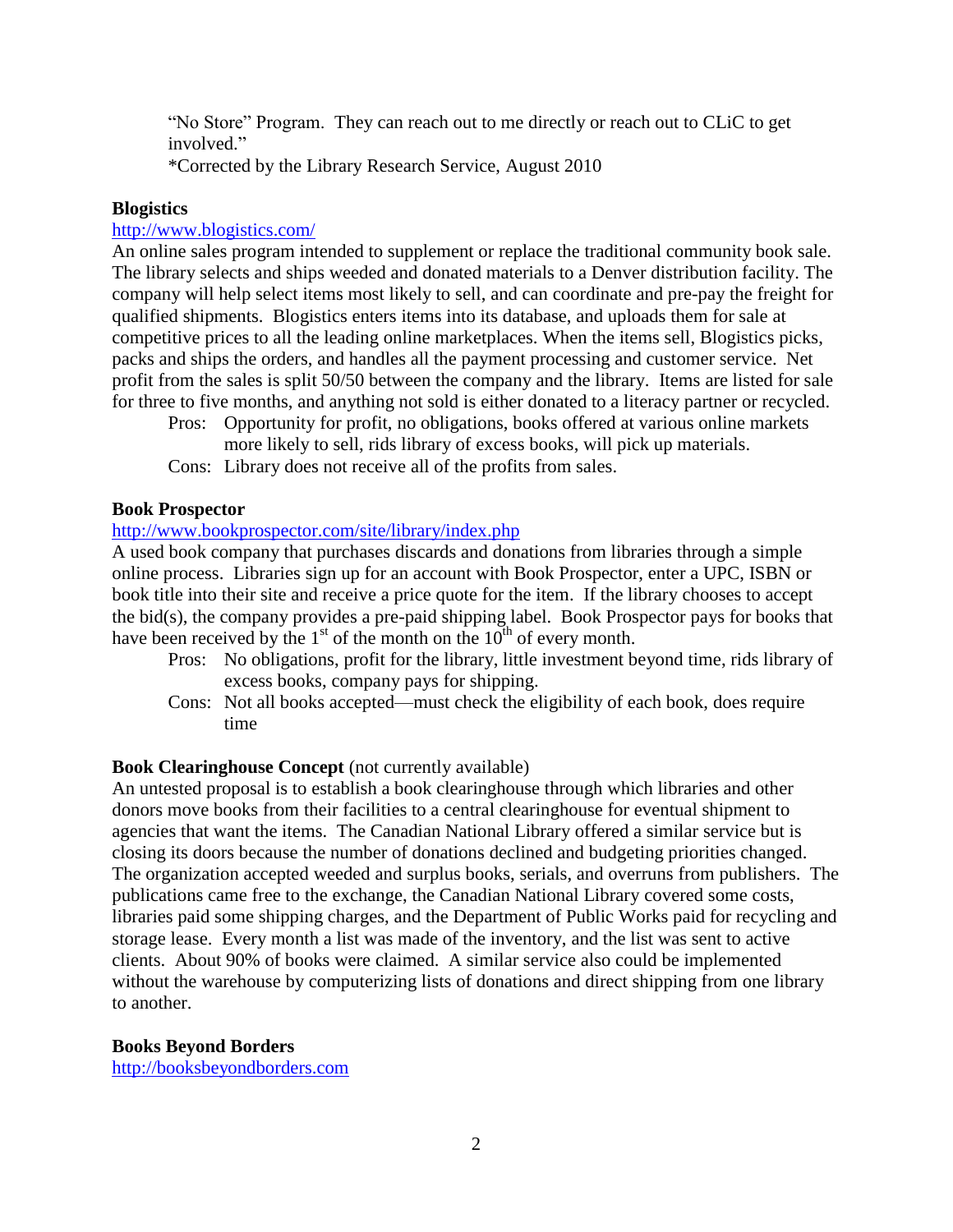An organization that sells used books to help fund school building projects and other education initiatives. Accepts donations of unwanted used books and provides a pre-paid shipping label.

- Pros: No obligations, no acceptance guidelines, rids library of excess materials, helps with a cause.
- Cons: No opportunity for profit

### **Library Book Sales**

Many libraries conduct regular library book sales to rid their libraries of unwanted donations and weeded books. These sales often serve as a source of marketing and community building, but also take a great deal of effort. Often the amount earned in these sales is negligible compared to the effort it takes to smoothly operate the sale. Many public libraries now are offering end-ofsale opportunities to approved nonprofits for free books, simply to clear them out.

Pros: Community relations event, opportunity for profit

Cons: Very time intensive, profit could be negligible

## **LibraryBooksales.org**

## <http://www.librarybooksales.org/>

A website that provides a venue for public libraries and their affiliates to sell donated books over the Internet. Additionally, the site includes features such as an on-line forum, tools for bookselling and resources for the book lover. The library must complete an application and, once the application has been verified, the library receives a password to access its account. After an account is established, individuals enter the book information into the entry form and submit for each book intended for sale. There is no limit on the number of books listed. If a book buyer selects your copy for purchase, you are sent an e-mail notifying you that an order is forthcoming and to "hold" the book. The library ships the book after a check or money order is received. The cost of the site is commission-based and the library pays 10% of the sale price of the book. Project is open to all libraries, but not to commercial booksellers.

Pros: Opportunity for profit, venue for selling rare and hard-to-find books

Cons: Data entry of book information can be timely, no guarantee of disposal of books, library pays 10% commission

#### **Library ELists**

Library Elists, such as Colorado's "Libnet," can serve as an avenue to get rid of weeded books and also provide the opportunity to connect lower-budget libraries with needed books.

Pros: Books are still used in library community, can ship via Colorado library courier. Cons: No opportunity for profit.

#### **Operation Paperback**

<http://www.operationpaperback.org/index.htm>

A non-profit program that collects gently used books and sends them to American troops deployed overseas. Books must be in good condition and of interest to the troops. Must sign up to be a volunteer in order to donate.

Pros: Rids library of excess books and donations.

Cons: Limited books are acceptable, library pays for shipping.

## **Nonprofits**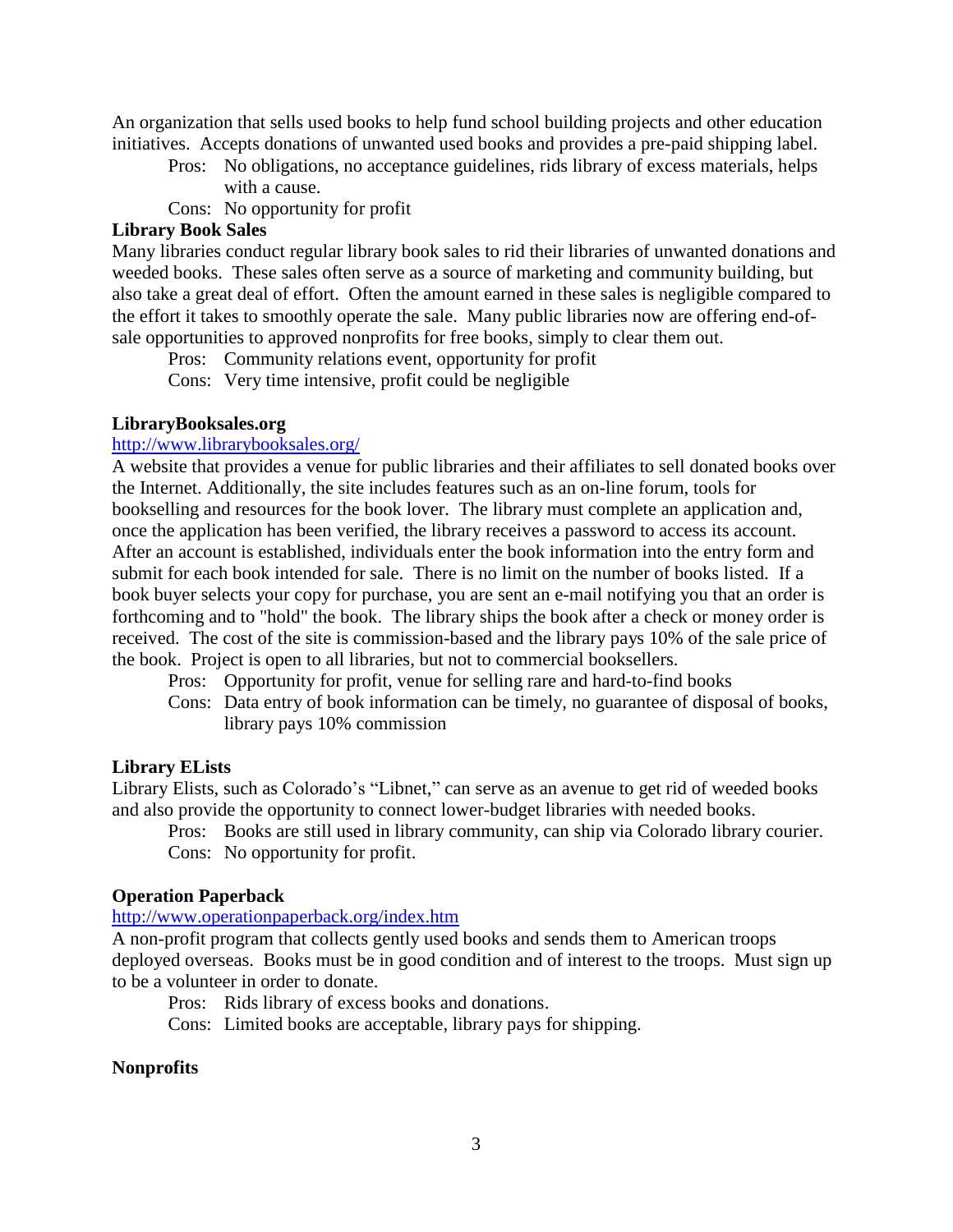Preschools, literacy groups, senior centers, health clinics, institutions, and other local nonprofits can be great and grateful recipients for discarded books. Especially desired are children's volumes and Spanish materials. Establish a process, procedures, and ongoing partnerships for best results for both donor and recipient.